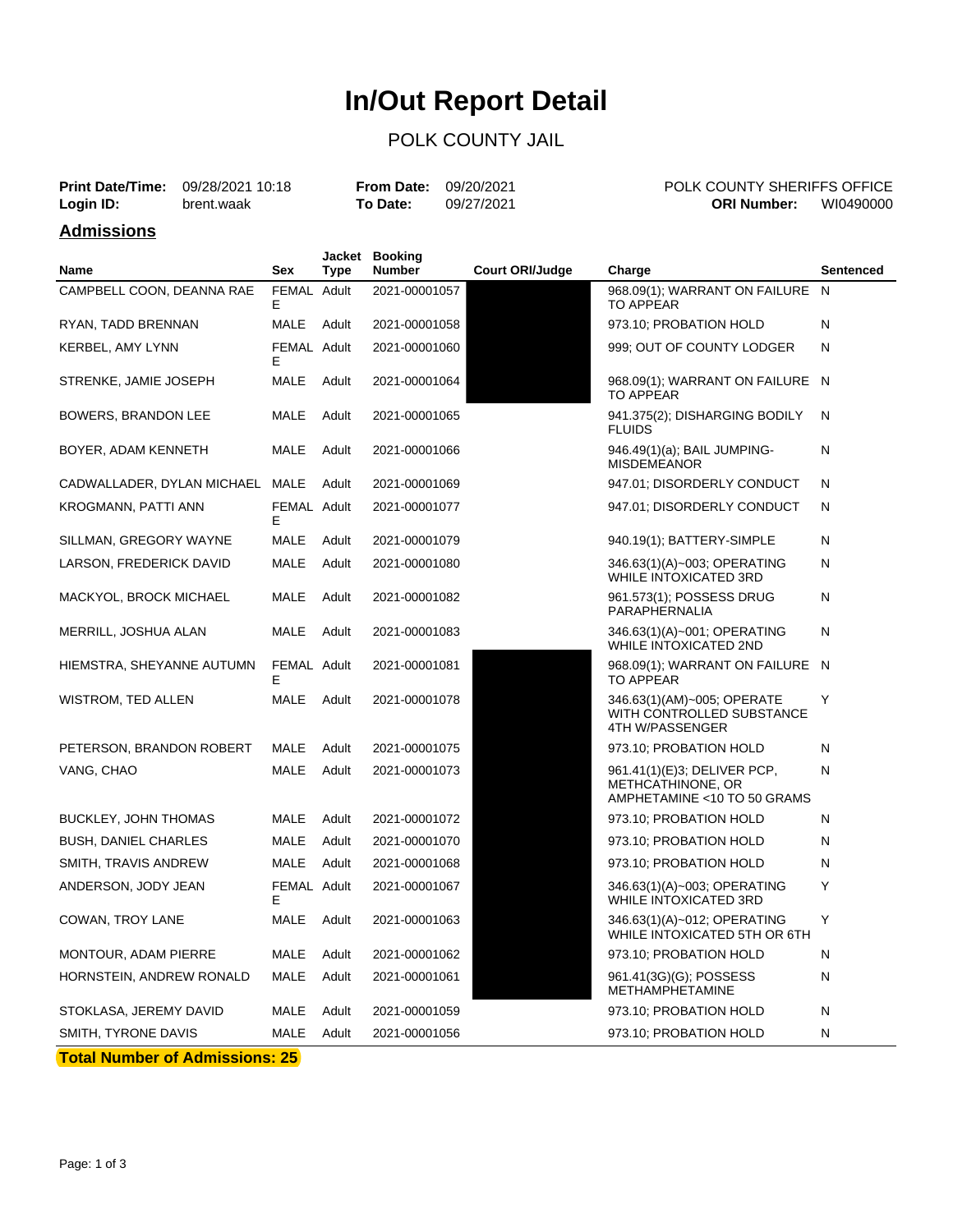## **In/Out Report Detail**

#### POLK COUNTY JAIL

| <b>Print Date/Time:</b><br>Login ID: | 09/28/2021 10:18<br>brent.waak |                   |             | <b>From Date:</b><br>To Date:   | 09/20/2021<br>09/27/2021 |                                                                                         |              | <b>ORI Number:</b> | POLK COUNTY SHERIFFS OFFICE<br>WI0490000 |  |
|--------------------------------------|--------------------------------|-------------------|-------------|---------------------------------|--------------------------|-----------------------------------------------------------------------------------------|--------------|--------------------|------------------------------------------|--|
| <b>Releases</b>                      |                                |                   |             |                                 |                          |                                                                                         |              |                    |                                          |  |
| Name                                 |                                | Sex               | <b>Type</b> | Jacket Booking<br><b>Number</b> |                          | Charge                                                                                  |              | <b>Sentenced</b>   | <b>Disposition</b>                       |  |
| MERRILL, JOSHUA ALAN                 |                                | <b>MALE</b>       | Adult       | 2021-00001083                   |                          | 346.63(1)(A)~001; OPERATING WHILE N<br><b>INTOXICATED 2ND</b>                           |              |                    |                                          |  |
| MACKYOL, BROCK MICHAEL               |                                | MALE              | Adult       | 2021-00001082                   |                          | 961.573(1); POSSESS DRUG<br>PARAPHERNALIA                                               | N            |                    |                                          |  |
| LARSON, FREDERICK DAVID              |                                | MALE              | Adult       | 2021-00001080                   |                          | 346.63(1)(A)~003; OPERATING WHILE N<br><b>INTOXICATED 3RD</b>                           |              |                    |                                          |  |
| SILLMAN, GREGORY WAYNE               |                                | MALE              | Adult       | 2021-00001079                   |                          | 940.19(1); BATTERY-SIMPLE                                                               | N            |                    |                                          |  |
| KROGMANN, PATTI ANN                  |                                | FEMAL Adult<br>Е  |             | 2021-00001077                   |                          | 947.01; DISORDERLY CONDUCT                                                              | N            |                    |                                          |  |
| CADWALLADER, DYLAN MICHAEL           |                                | MALE              | Adult       | 2021-00001069                   |                          | 947.01; DISORDERLY CONDUCT                                                              | N            |                    |                                          |  |
| RYAN, TADD BRENNAN                   |                                | MALE              | Adult       | 2021-00001058                   |                          | 973.10; PROBATION HOLD                                                                  | N            |                    |                                          |  |
| <b>BOWERS, BRANDON LEE</b>           |                                | MALE              | Adult       | 2021-00001065                   |                          | 941.375(2); DISHARGING BODILY<br><b>FLUIDS</b>                                          | N            |                    |                                          |  |
| BOLEY, CODY EDWARD                   |                                | MALE              | Adult       | 2021-00000545                   |                          | 943.38(2); FORGERY-UTTERING                                                             | N            |                    |                                          |  |
| STRENKE, JAMIE JOSEPH                |                                | MALE              | Adult       | 2021-00001064                   |                          | 968.09(1); WARRANT ON FAILURE TO N<br>APPEAR                                            |              |                    |                                          |  |
| BOYER, ADAM KENNETH                  |                                | MALE              | Adult       | 2021-00001066                   |                          | 946.49(1)(a); BAIL JUMPING-<br><b>MISDEMEANOR</b>                                       | N            |                    | حصيته                                    |  |
| KERBEL, AMY LYNN                     |                                | FEMAL Adult<br>Е  |             | 2021-00001060                   |                          | 999; OUT OF COUNTY LODGER                                                               | N            |                    |                                          |  |
| SUTHERLAND, TRENT DANIEL             |                                | MALE              | Adult       | 2021-00000960                   |                          | 999; OUT OF COUNTY LODGER                                                               | N            |                    |                                          |  |
| CAMPBELL COON, DEANNA RAE            |                                | FEMAL Adult<br>Е  |             | 2021-00001057                   |                          | 968.09(1); WARRANT ON FAILURE TO N<br>APPEAR                                            |              |                    |                                          |  |
| LIANE, ADAM MICHAEL                  |                                | MALE              | Adult       | 2021-00000821                   |                          | 346.63(1)(A)~003; OPERATING WHILE Y<br><b>INTOXICATED 3RD</b>                           |              |                    |                                          |  |
| PAULSON, AMBER JEAN                  |                                | FEMAL Adult<br>E  |             | 2021-00000936                   |                          | 346.63(1)(A)~003; OPERATING WHILE Y<br><b>INTOXICATED 3RD</b>                           |              |                    |                                          |  |
| BARKEMA, MICHAEL CHARLES             |                                | <b>MALE</b>       | Adult       | 2021-00000652                   |                          | 940.09(1)(a); HOMICIDE BY<br>INTOXICATED USE OF VEHICLE                                 | N            |                    |                                          |  |
| LARSON, MARK EDWARD, JR              |                                | MALE Adult        |             |                                 |                          | 2021-00000724 940.19(2); SUBSTANTIAL<br>BATTERY/AGGRAVATED/INTEND<br><b>BODILY HARM</b> | N            |                    |                                          |  |
| <b>GREINER, NIKKI LYNN</b>           |                                | FEMAL Adult<br>Е  |             | 2021-00001041                   |                          | 973.10; PROBATION HOLD                                                                  | $\mathsf{N}$ |                    |                                          |  |
| LARSON, ERIC NICHOLAS                |                                | MALE              | Adult       | 2020-00000458                   |                          | 973.10; PROBATION HOLD                                                                  | N            |                    |                                          |  |
| WASHBURN, RYAN GORDON                |                                | MALE              | Adult       | 2021-00000710                   |                          | 940.225(2)(D) UNCONSCIOUS; 2ND<br>DEGREE SEXUAL ASSAULT                                 | N            |                    |                                          |  |
| VANDYKE, VINESSA ROSE                |                                | FEMAL Adult<br>E. |             | 2021-00001009                   |                          | 946.49(1)(b); BAIL JUMPING-FELONY                                                       | N            |                    |                                          |  |
| QUADERER, KATIE MAE                  |                                | FEMAL Adult       |             |                                 |                          | 2021-00001054 973.10; PROBATION HOLD                                                    | N            |                    |                                          |  |

METHAMPHETAMINE

N SIG BOND

E

PETERSON, MICHAEL ALLEN, JR MALE Adult 2021-00001002 961.41(3G)(G); POSSESS